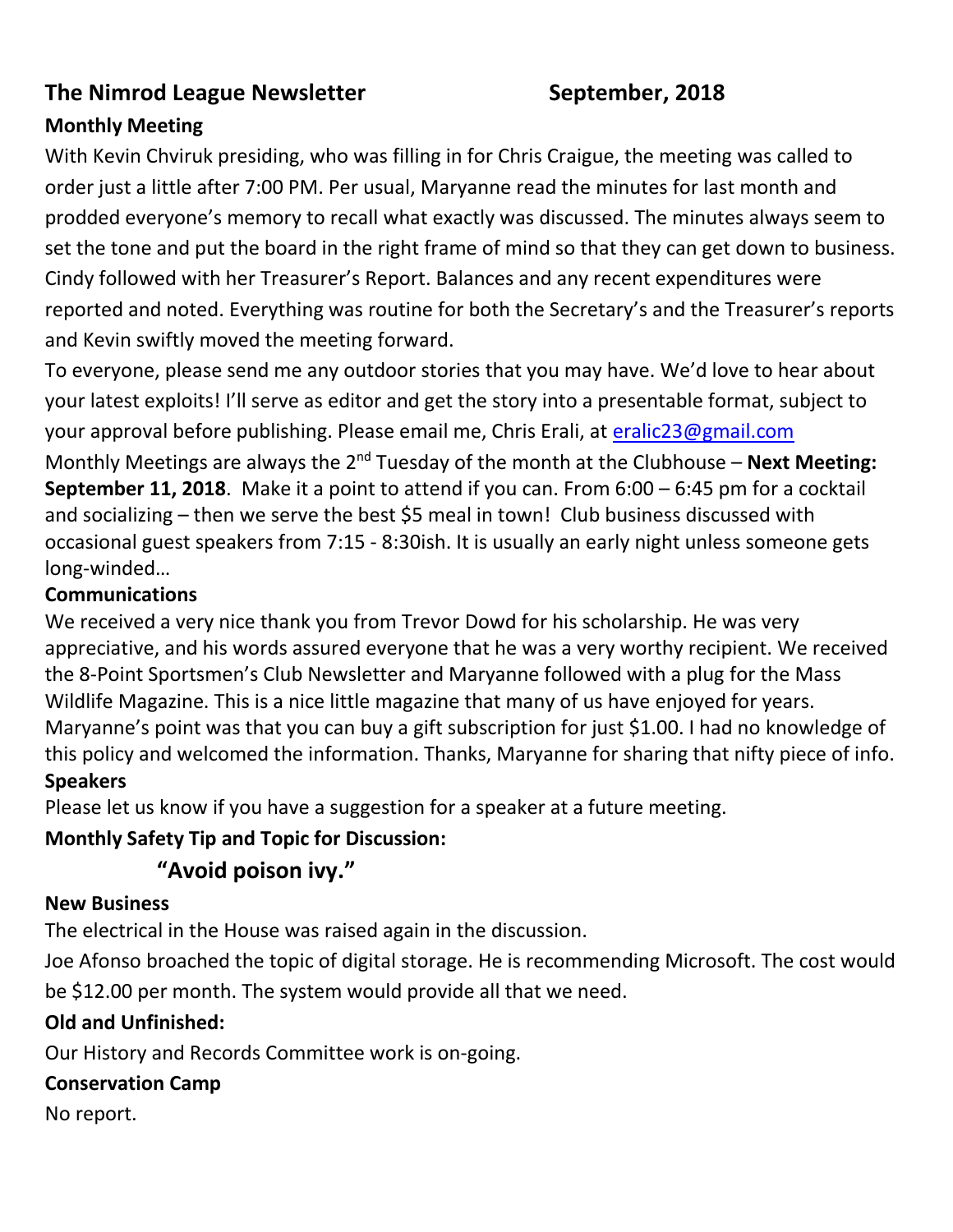#### **Scholarship**

No report.

## **Membership**

No new membership candidates for this month. There was some discussion regarding neighbor concerns.

### **Board of Trustees**

No Report

### **Trap/Skeet**

The league is almost finished. We are hoping for some carryover into the cooler weather. Trap and Skeet is every Thursday night. We encourage everyone to come out on Thursday evenings for a night of shooting and fellowship.

# Important Dates: **November 4, 2018 Turkey Shoot**

## **May 5, 2019 Ham Shoot**

#### **Kitchen**

No report. There was some discussion of locking the kitchen.

Upcoming chefs for our dinners are: Ken Werme in September and Bob Horgan for October.

## **Game Dinner**

No report.

## **Rifle Range**

Ed Rice announced a **Clean-Up Day on September 15th**. Volunteers are needed and welcome! Also, on the calendar is a .**22 Caliber Rifle Match on September 29th .** Ed will be talking with Tina about NRA grant money. Chris Craigue will provide the range improvement plans to bring Ed up to speed. There is some concern that our building permit may be in jeopardy. Bureaucracy is most likely the culprit for the delay. We must start within one year of the issue date. The project was supposed to begin in the spring. Whoops!

## **House**

No report. There was some discussion of venting heat with the attic fan. Alternative exhaust systems were also mentioned. Ralph will be contacted.

## **Summer Function**

The Summer Function was **CANCELLED** due to most of the usual volunteers were not available and no one else volunteered, plus slow ticket sales.

## **Executive Board**

This month's meeting adjourned at 8:11 PM. We aim for the newsletter to convey the highlights. E Board meetings are held at 7 PM the last Tuesday of the month. Members are